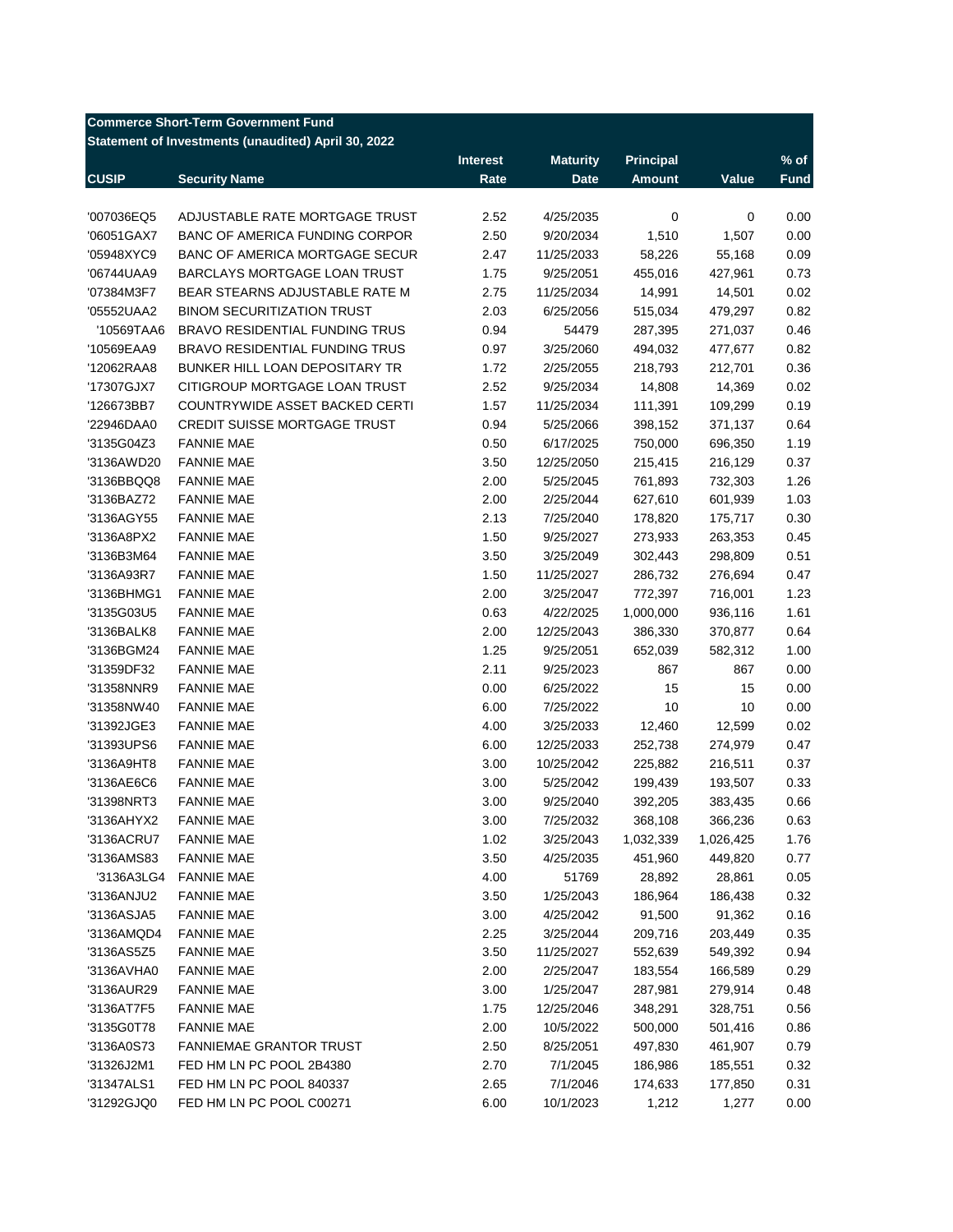## **Commerce Short-Term Government Fund**

**Statement of Investments (unaudited) April 30, 2022**

|              |                                | <b>Interest</b> | <b>Maturity</b> | <b>Principal</b> |         | $%$ of      |
|--------------|--------------------------------|-----------------|-----------------|------------------|---------|-------------|
| <b>CUSIP</b> | <b>Security Name</b>           | Rate            | <b>Date</b>     | <b>Amount</b>    | Value   | <b>Fund</b> |
| '3128CULH7   | FED HM LN PC POOL G30328       | 5.00            | 5/1/2027        | 11,342           | 11,754  | 0.02        |
| '3132G5AP4   | FED HM LN PC POOL U79013       | 2.50            | 4/1/2028        | 129,351          | 127,096 | 0.22        |
| '3130AFE78   | FEDERAL HOME LOAN BANK         | 3.00            | 12/9/2022       | 600,000          | 604,815 | 1.04        |
| '3130AJHU6   | FEDERAL HOME LOAN BANK         | 0.50            | 4/14/2025       | 775,000          | 723,557 | 1.24        |
| '3133T2US7   | <b>FHLMC GNMA</b>              | 6.00            | 11/25/2023      | 9,446            | 9,644   | 0.02        |
| '31388SLV5   | <b>FNMA POOL 613340</b>        | 7.00            | 11/1/2031       | 4,014            | 4,109   | 0.01        |
| '31403YLU5   | <b>FNMA POOL 761839</b>        | 6.00            | 7/1/2033        | 62,823           | 66,439  | 0.11        |
| '3138AUUJ4   | FNMA POOL AJ3284               | 3.50            | 10/1/2026       | 340,681          | 337,155 | 0.58        |
| '3138AW4W0   | FNMA POOL AJ5336               | 3.00            | 11/1/2026       | 253,789          | 252,561 | 0.43        |
| '3138ELGH0   | FNMA POOL AL3799               | 3.00            | 5/1/2028        | 239,990          | 233,890 | 0.40        |
| '3138ELLC5   | FNMA POOL AL3922               | 2.50            | 7/1/2028        | 280,206          | 268,160 | 0.46        |
| '3138EPA46   | FNMA POOL AL6326               | 2.50            | 1/1/2030        | 163,359          | 154,853 | 0.27        |
| '3138EQTW2   | FNMA POOL AL7764               | 2.69            | 12/1/2045       | 92,694           | 95,249  | 0.16        |
| '3138MDVZ2   | FNMA POOL AP9631               | 3.50            | 48488           | 229,210          | 225,209 | 0.39        |
| '3138WQCD2   | FNMA POOL AT2767               | 2.50            | 5/1/2028        | 258,588          | 249,738 | 0.43        |
| '3138X1MZ6   | FNMA POOL AU2175               | 3.00            | 8/1/2033        | 291,792          | 273,197 | 0.47        |
| '3138X3HC9   | FNMA POOL AU3826               | 3.00            | 12/1/2026       | 210,538          | 208,946 | 0.36        |
| '3140J8KU6   | FNMA POOL BM3906               | 5.00            | 2/1/2032        | 264,381          | 273,772 | 0.47        |
| '3140X8AS6   | FNMA POOL FM4516               | 2.00            | 10/1/2035       | 930,848          | 873,938 | 1.50        |
| '31418ANP9   | FNMA POOL MA1297               | 3.50            | 12/1/2027       | 188,625          | 189,745 | 0.33        |
| '31418ARV2   | FNMA POOL MA1399               | 2.50            | 3/1/2028        | 216,233          | 208,911 | 0.36        |
| '31418ATL2   | FNMA POOL MA1454               | 2.50            | 5/1/2028        | 197,679          | 191,155 | 0.33        |
| '31418AXT0   | FNMA POOL MA1589               | 3.00            | 9/1/2028        | 260,660          | 258,651 | 0.44        |
| '31418BE93   | FNMA POOL MA1959               | 3.50            | 7/1/2034        | 403,677          | 402,519 | 0.69        |
| '31418BTL0   | FNMA POOL MA2354               | 3.50            | 8/1/2035        | 239,498          | 238,077 | 0.41        |
| '31418DQ54   | FNMA POOL MA4075               | 2.50            | 7/1/2035        | 860,432          | 826,189 | 1.42        |
| '3134GVJ66   | FREDDIE MAC                    | 0.25            | 6/8/2022        | 1,000,000        | 999,669 | 1.72        |
| '3137FVBT8   | FREDDIE MAC                    | 2.00            | 4/25/2041       | 64,313           | 63,966  | 0.11        |
| '3137H23T9   | FREDDIE MAC                    | 2.00            | 53564           | 931,379          | 856,953 | 1.47        |
| '3137H1UF1   | FREDDIE MAC                    | 1.50            | 4/25/2049       | 749,708          |         | 1.15        |
|              | FREDDIE MAC                    | 0.38            | 7/21/2025       | 1,000,000        | 672,769 | 1.58        |
| '3137EAEU9   | <b>FREDDIE MAC</b>             |                 |                 |                  | 923,033 |             |
| '3137F9A35   |                                | 1.00            | 12/25/2050      | 735,867          | 623,238 | 1.07        |
| '3134GXNG5   | FREDDIE MAC                    | 2.35            | 3/25/2025       | 700,000          | 690,060 | 1.18        |
| '3133TH2C0   | FREDDIE MAC                    | 6.00            | 12/15/2028      | 14,962           | 15,883  | 0.03        |
| '3137H26R0   | <b>FREDDIE MAC</b>             | 1.50            | 9/25/2051       | 960,092          | 861,882 | 1.48        |
| '3133TCLJ5   | <b>FREDDIE MAC</b>             | 6.50            | 1/15/2028       | 6,043            | 6,401   | 0.01        |
| '3137A3JW0   | FREDDIE MAC                    | 3.50            | 11/15/2025      | 295,356          | 298,200 | 0.51        |
| '3137A6QZ8   | FREDDIE MAC                    | 3.50            | 45976           | 777,204          | 784,754 | 1.35        |
| '3137BN7F5   | FREDDIE MAC                    | 3.50            | 9/15/2042       | 418,527          | 419,311 | 0.72        |
| '36167KAA6   | <b>GCAT</b>                    | 1.86            | 8/25/2066       | 482,716          | 459,721 | 0.79        |
| '36202KP82   | <b>GNMA II POOL 008547</b>     | 2.00            | 11/20/2024      | 29               | 29      | 0.00        |
| '36202KQW8   | <b>GNMA II POOL 008569</b>     | 3.00            | 12/20/2024      | 94               | 94      | 0.00        |
| '36202KZM0   | <b>GNMA II POOL 008848</b>     | 1.88            | 4/20/2026       | 1,882            | 1,898   | 0.00        |
| '36202K5C5   | <b>GNMA II POOL 008943</b>     | 1.63            | 8/20/2026       | 1,458            | 1,453   | 0.00        |
| '36225CE44   | <b>GNMA II POOL 080154</b>     | 2.00            | 1/20/2028       | 2,612            | 2,656   | 0.00        |
| '38382RPE2   | GOVERNMENT NATIONAL MORTGAGE A | 2.00            | 4/20/2051       | 636,573          | 587,108 | 1.01        |
| '38379L4S2   | GOVERNMENT NATIONAL MORTGAGE A | 2.25            | 5/20/2045       | 268,742          | 252,830 | 0.43        |
| '38379E2L5   | GOVERNMENT NATIONAL MORTGAGE A | 3.00            | 2/20/2044       | 81,489           | 80,297  | 0.14        |
| '38376WLL7   | GOVERNMENT NATIONAL MORTGAGE A | 3.00            | 2/20/2040       | 4,707            | 4,704   | 0.01        |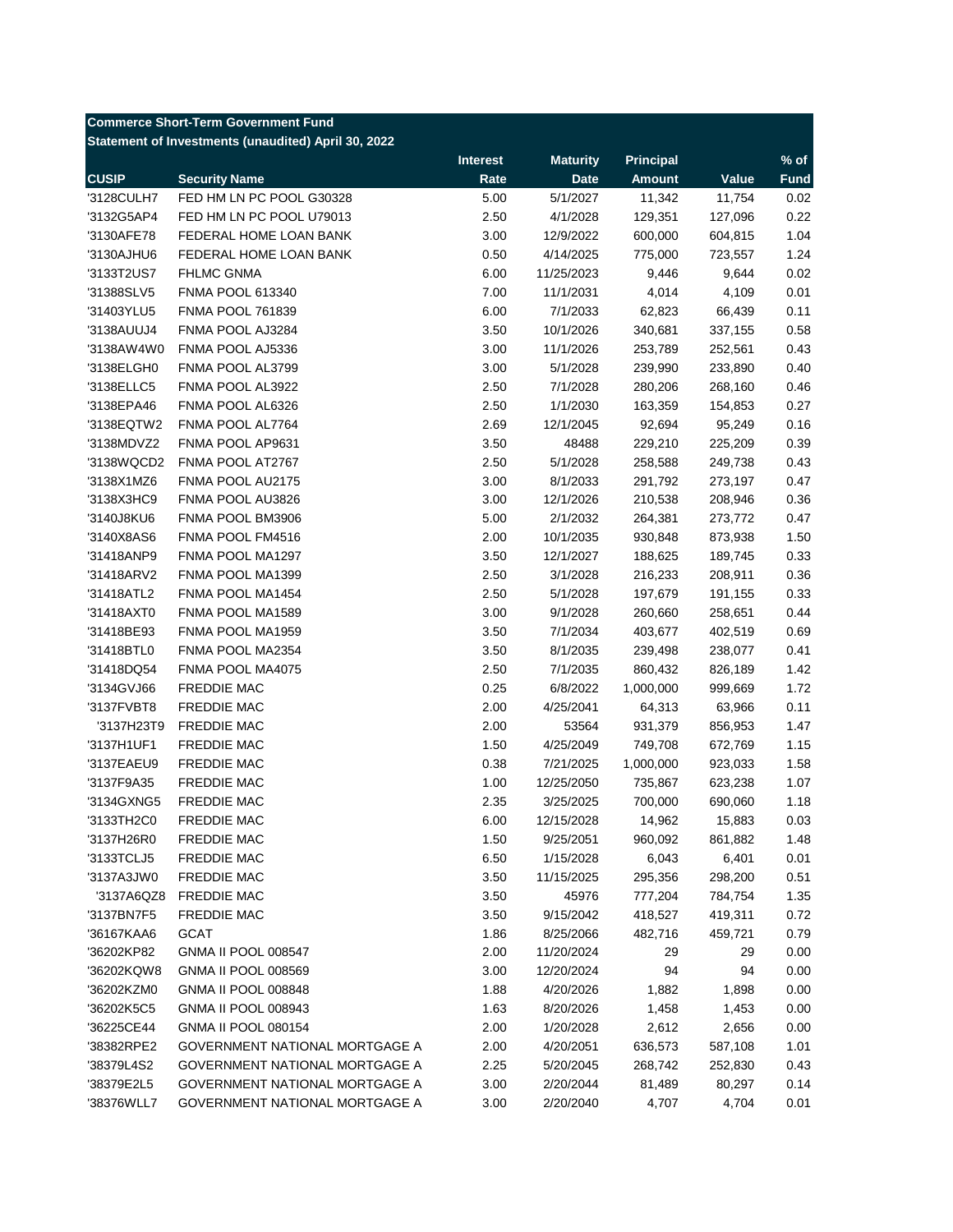## **Commerce Short-Term Government Fund**

**Statement of Investments (unaudited) April 30, 2022**

|              |                                       | <b>Interest</b> | <b>Maturity</b> | <b>Principal</b> |           | $%$ of      |
|--------------|---------------------------------------|-----------------|-----------------|------------------|-----------|-------------|
| <b>CUSIP</b> | <b>Security Name</b>                  | Rate            | <b>Date</b>     | <b>Amount</b>    | Value     | <b>Fund</b> |
| '38376GXA3   | <b>GOVERNMENT NATIONAL MORTGAGE A</b> | 2.72            | 2/16/2044       | 159,726          | 158,918   | 0.27        |
| '38378CRT6   | <b>GOVERNMENT NATIONAL MORTGAGE A</b> | 2.00            | 10/20/2040      | 270,163          | 268,215   | 0.46        |
| '38379MHL1   | <b>GOVERNMENT NATIONAL MORTGAGE A</b> | 2.25            | 7/16/2045       | 231,939          | 217,436   | 0.37        |
| '38381B7K4   | <b>GOVERNMENT NATIONAL MORTGAGE A</b> | 3.50            | 9/20/2047       | 334,379          | 332,397   | 0.57        |
| '38373ANL6   | <b>GOVERNMENT NATIONAL MORTGAGE A</b> | 4.00            | 7/20/2039       | 11,062           | 11,217    | 0.02        |
| '38378PLQ9   | GOVERNMENT NATIONAL MORTGAGE A        | 2.50            | 11/16/2043      | 584,531          | 555,050   | 0.95        |
| '36259WAA9   | <b>GS MORTGAGE BACKED SECURITIES</b>  | 1.38            | 58711           | 205,504          | 199,923   | 0.34        |
| '36262EAA4   | <b>GS MORTGAGE BACKED SECURITIES</b>  | 1.02            | 7/25/2061       | 522,890          | 497,197   | 0.85        |
| '36242D4S9   | <b>GSR MORTGAGE LOAN TRUST</b>        | 1.11            | 5/25/2035       | 40,027           | 36,332    | 0.06        |
| '3623414D8   | <b>GSR MORTGAGE LOAN TRUST</b>        | 2.85            | 1/25/2036       | 187,636          | 189,310   | 0.32        |
| '43789XAA2   | HOMEWARD OPPORTUNITIES FUND I         | 1.66            | 5/25/2065       | 64,844           | 64,555    | 0.11        |
| '45254NNK9   | <b>IMPAC CMB TRUST</b>                | 1.47            | 4/25/2035       | 43,220           | 40,660    | 0.07        |
| '45254NKF3   | <b>IMPAC CMB TRUST</b>                | 1.41            | 11/25/2034      | 24,122           | 24,193    | 0.04        |
| '45254NFG7   | <b>IMPAC CMB TRUST</b>                | 1.57            | 10/25/2033      | 3,315            | 3,318     | 0.01        |
| '45254NDQ7   | <b>IMPAC CMB TRUST</b>                | 5.73            | 1/25/2033       | 66,367           | 66,856    | 0.11        |
| '45254TTN4   | IMPAC SECURED ASSETS CORP.            | 1.37            | 5/25/2036       | 89,600           | 86,969    | 0.15        |
| '45660NY25   | INDYMAC INDX MORTGAGE LOAN TRU        | 2.93            | 10/25/2034      | 29,697           | 28,744    | 0.05        |
| '46647JAC4   | JP MORGAN MORTGAGE TRUST              | 3.50            | 10/25/2046      | 122,135          | 117,321   | 0.20        |
| '525221EM5   | <b>LEHMAN XS TRUST</b>                | 1.21            | 12/25/2035      | 71,262           | 68,808    | 0.12        |
| '576433UE4   | MASTR ADJUSTABLE RATE MORTGAGE        | 2.70            | 4/21/2034       | 32,813           | 32,462    | 0.06        |
| '55283FAA6   | <b>MFRA TRUST</b>                     | 1.15            | 4/25/2065       | 322,191          | 307,401   | 0.53        |
| '55283WAA9   | <b>MFRA TRUST</b>                     | 1.03            | 11/25/2064      | 329,921          | 301,597   | 0.52        |
| '552732AA7   | <b>MFRA TRUST</b>                     | 1.91            | 11/25/2056      | 966,382          | 890,955   | 1.53        |
| '61746RAA9   | MORGAN STANLEY CAPITAL INC            | 1.75            | 3/25/2033       | 301,327          | 295,917   | 0.51        |
| '61913PAP7   | <b>MORTGAGEIT TRUST</b>               | 1.31            | 2/25/2035       | 193,507          | 192,468   | 0.33        |
| '61913PAQ5   | <b>MORTGAGEIT TRUST</b>               | 1.45            | 2/25/2035       | 166,445          | 166,106   | 0.28        |
| '64830NAA9   | NEW RESIDENTIAL MORTGAGE LOAN         | 2.75            | 7/25/2059       | 715,504          | 694,448   | 1.19        |
| '76110HZH5   | RESIDENTIAL ACCREDIT LOANS, IN        | 3.03            | 9/25/2034       | 12,556           | 12,628    | 0.02        |
| '81743VAA1   | SEQUOIA MORTGAGE TRUST                | 1.39            | 10/20/2027      | 12,097           | 12,067    | 0.02        |
| '81743PAP1   | SEQUOIA MORTGAGE TRUST                | 1.25            | 6/20/2033       | 22,823           | 22,564    | 0.04        |
| '857492706   | STATE STREET INSTITUTIONAL US         | 0.00            |                 | 2,302,544        | 2,302,544 | 3.95        |
| '86359A3E1   | STRUCTURED ASSET SECURITIES CO        | 2.45            | 10/25/2033      | 117,819          | 118,982   | 0.20        |
| '881561FX7   | <b>TERWIN MORTGAGE TRUST</b>          | 2.07            | 7/25/2034       | 154,817          | 152,049   | 0.26        |
| '881561JW5   | <b>TERWIN MORTGAGE TRUST</b>          | 1.47            | 49212           | 40,121           | 38,854    | 0.07        |
| '89173HAA4   | TOWD POINT MORTGAGE TRUST             | 2.75            | 4/25/2057       | 203,255          | 202,753   | 0.35        |
| '912796N96   | <b>TREASURY BILL</b>                  | 0.00            | 11/3/2022       | 1,200,000        | 1,191,409 | 2.04        |
| '912828B25   | TSY INFL IX N/B                       | 0.63            | 1/15/2024       | 1,215,570        | 1,268,799 | 2.18        |
| '9128284H0   | TSY INFL IX N/B                       | 0.63            | 4/15/2023       | 1,141,870        | 1,180,676 | 2.03        |
| 'USD         | <b>US DOLLAR</b>                      | 0.00            |                 | 1,000,000        | 1,000,000 | 1.72        |
| '91282CCT6   | <b>US TREASURY N/B</b>                | 0.38            | 8/15/2024       | 700,000          | 662,594   | 1.14        |
| '912828ZC7   | US TREASURY N/B                       | 1.13            | 2/28/2025       | 500,000          | 476,582   | 0.82        |
| '912828ZF0   | <b>US TREASURY N/B</b>                | 0.50            | 3/31/2025       | 3,000,000        | 2,802,656 | 4.81        |
| '912828ZL7   | <b>US TREASURY N/B</b>                | 0.38            | 4/30/2025       | 5,140,000        | 4,773,373 | 8.19        |
| '912828ZP8   | US TREASURY N/B                       | 0.13            | 5/15/2023       | 700,000          | 685,398   | 1.18        |
| '91282CBX8   | US TREASURY N/B                       | 0.13            | 4/30/2023       | 750,000          | 735,146   | 1.26        |
| '91282CCC3   | <b>US TREASURY N/B</b>                | 0.25            | 5/15/2024       | 1,000,000        | 951,289   | 1.63        |
| '91282CDN8   | US TREASURY N/B                       | 1.00            | 12/15/2024      | 950,000          | 906,100   | 1.55        |
| '9128283J7   | US TREASURY N/B                       | 2.13            | 11/30/2024      | 750,000          | 736,436   | 1.26        |
| '912828YK0   | US TREASURY N/B                       | 1.38            | 10/15/2022      | 500,000          | 500,059   | 0.86        |